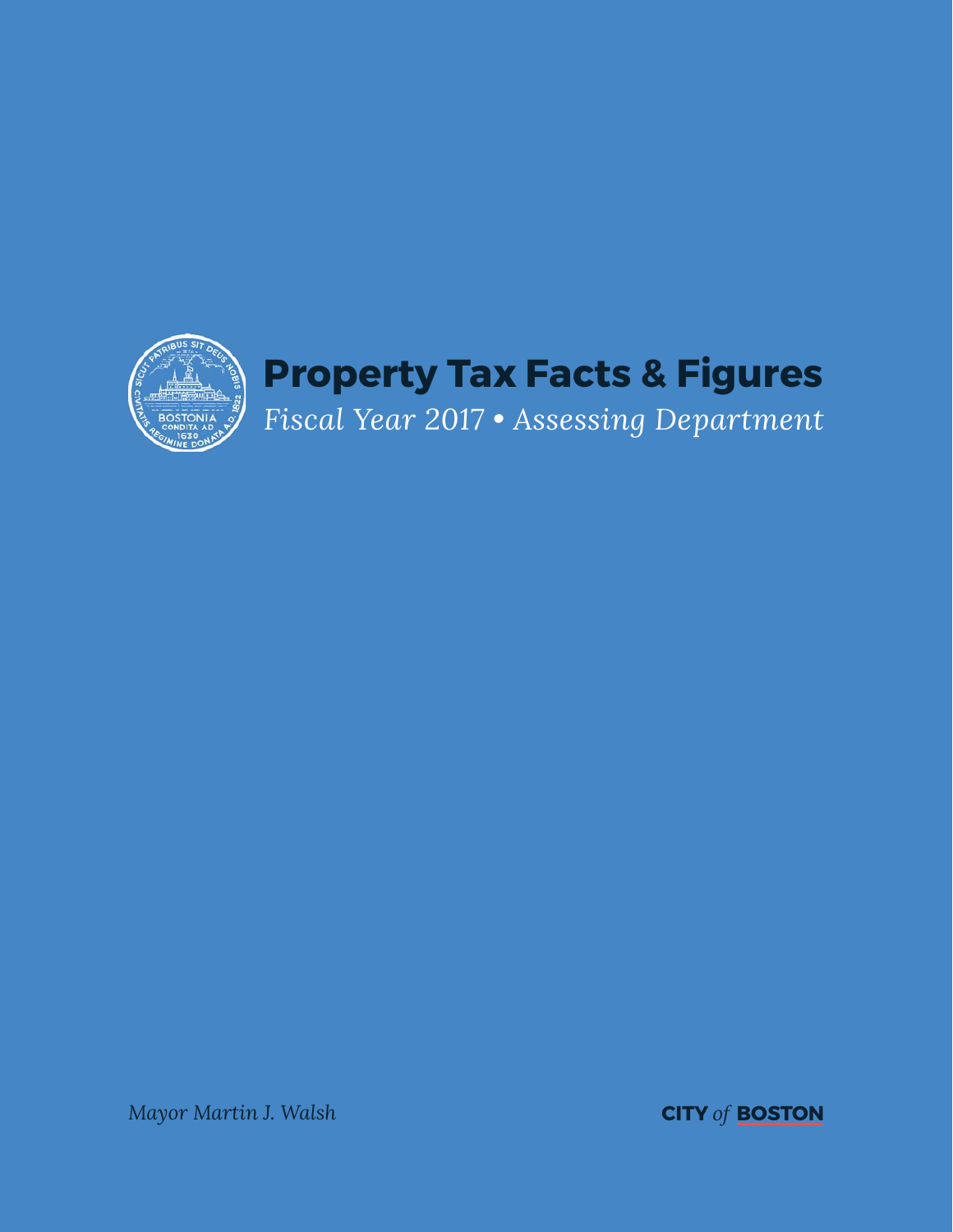# **TABLE OF CONTENTS**

| Appendix A: Property Tax Recap, Fiscal Years 2011-2017 11 |  |
|-----------------------------------------------------------|--|
|                                                           |  |
| Appendix C: Average Residential Taxes - Greater Boston13  |  |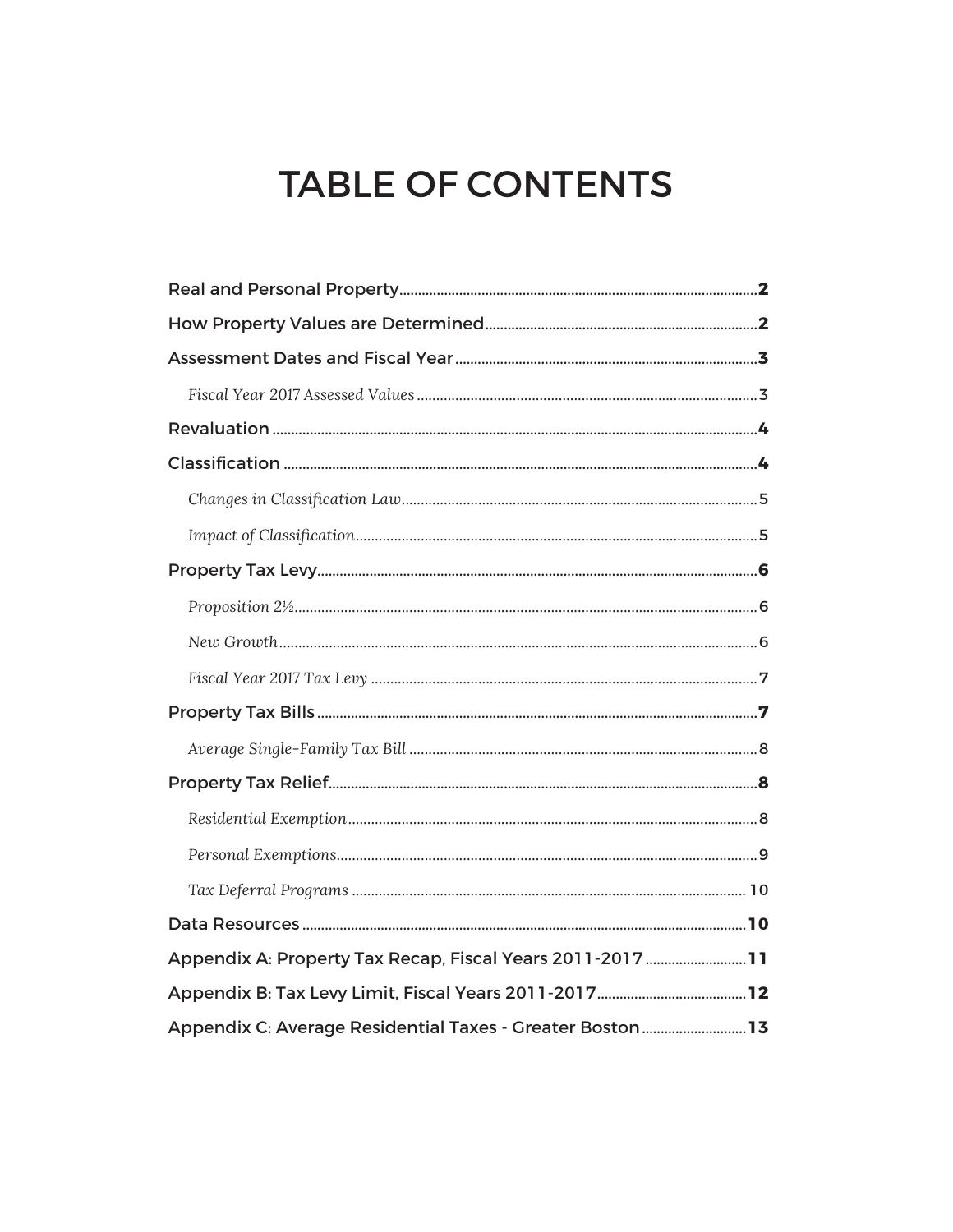

The City of Boston Assessing<br>Department's annual Property Tax<br>Facts & Figures report presents an<br>averyiew of property taxes in Boston using Department's annual *Property Tax Facts & Figures* report presents an overview of property taxes in Boston using charts and tables to illustrate historical trends. The property tax data in this report allows a taxpayer to compare Fiscal Year 2017 assessments and tax rates with those in prior years and with those in other municipalities. Background information on the assessment process as well as relevant statutory considerations are offered for contextual purposes.

The Assessing Department has published the *Facts & Figures* reports for many years as a useful resource for taxpayers. You can obtain prior-year reports by visiting the Assessing Department website at www.boston.gov/ assessing. Reports are located under More Resources, Facts and Figures reports.

# **Real and Personal Property**

In taxation, the term "property" includes both real and personal property. Since they are taxed separately, a careful distinction between the two is necessary. Real Property includes land and all improvements. It is the physical land and everything attached to it, including everything under the ground (water and mineral rights) and everything above the ground. It includes all benefits, rights, interests and limitations inherent in the ownership of the real estate. Personal property consists of any tangible assets owned by an individual, a business, or an organization which are not real estate and which are not permanently affixed to a particular building.

# **How Property Values are Determined**

The Assessing Department is statutorily required to assess all property at its full and fair cash value as of January 1 of each year (Massachusetts General Laws, Chapter 59, Section 38). The assessed value for the Fiscal Year 2017 tax bill represents the fair cash value of property as of January 1, 2016. Full and fair cash value is defined as the price an owner willing, but not under compulsion, to sell ought to receive from a buyer willing, but not under compulsion, to purchase.

In practice, there are three accepted approaches to determining property value: market, income and cost.

*Market Approach*. Market sales of similar properties which sold in the year prior to January 1 are analyzed, compared and adjusted to forecast what the property would sell for on January 1. When there are many sales, the market approach is the most accurate and dependable tool in the determination of value. Most residential property is valued by the market approach.

*Income Approach*. The income stream that a property is likely to produce for an investor is determined by examining data such as rents, occupancy rates, and expenses. The process of capitalization converts the future income stream into present worth or market value. The income approach is most applicable to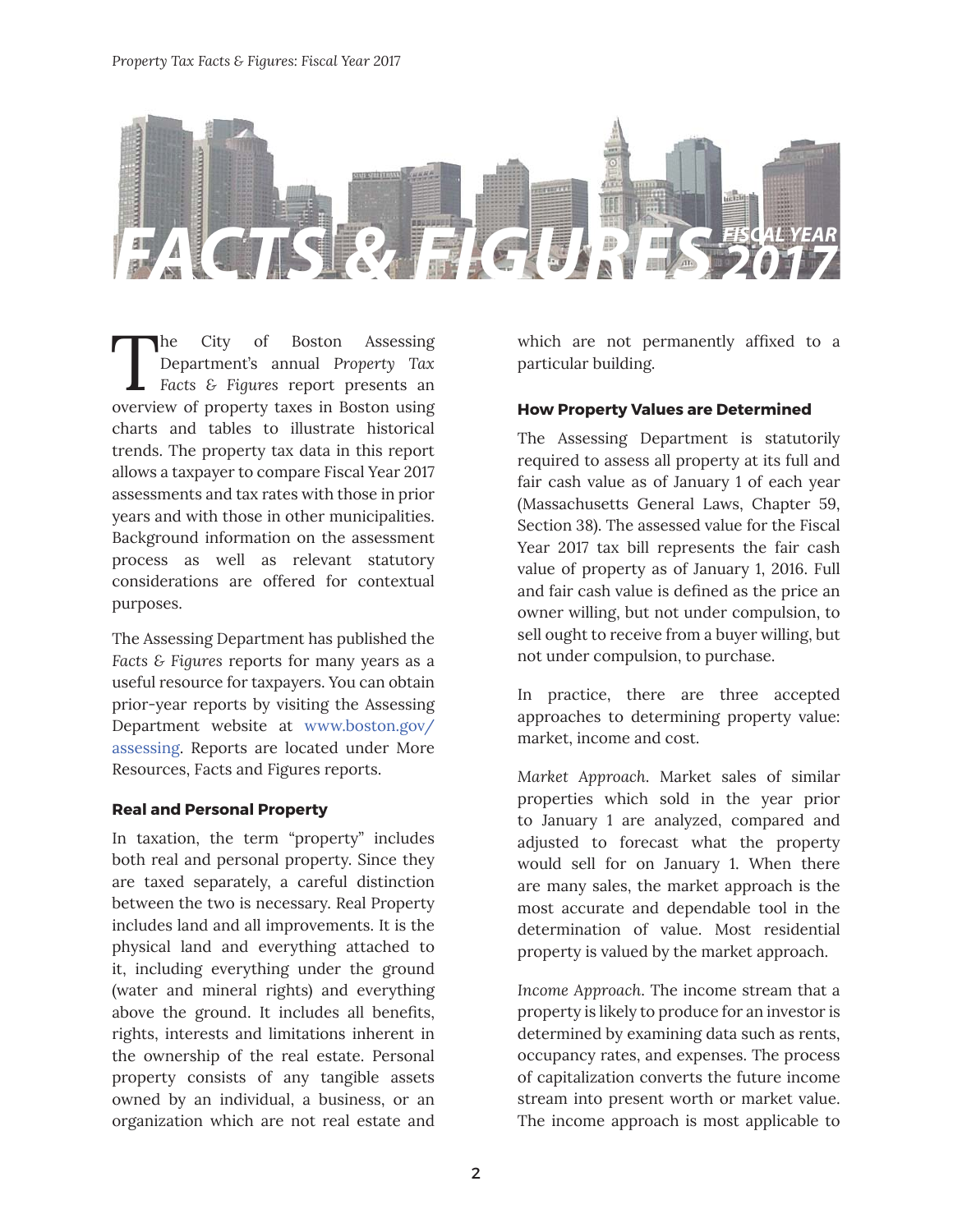

**FIGURE 1: Total Assessed Value, Fiscal Years 1983-2017**

real estate that is bought and sold based on its income-producing capabilities, such as retail stores, office buildings and apartment buildings.

*Cost Approach*. The current reproduction or replacement cost of a property is determined, with adjustments made for depreciation and land value. Reproduction cost is the amount of money necessary to erect a new structure that is an exact replica of the existing building. Replacement cost is the expenditure necessary to build a new building equal in utility to the original and able to serve as a substitute in function. The cost approach is most applicable to specialpurpose properties that are not readily sold or rented.

Constitutional and statutory provisions prohibit the assessment of property above or below its full and fair cash value. "Full and fair cash value" represents the applied constitutional and statutory standard protecting the property owner's right to pay only his or her fair share of the tax burden. The City of Boston has remained in compliance with the "full and fair cash value" standard since it was enacted in Fiscal Year 1983.

#### **Assessment Dates and Fiscal Year**

In Massachusetts, state law requires that all property be assessed at its full market value as of January 1 preceding the start of the fiscal year. It is the ownership, condition and value of the property on January 1 that determines an assessment and to whom the tax bill is assessed. Any new structures, additions, demolitions, improvements or alterations that occur after January 1st will not be reflected in the assessing records until the next January 1.

Property taxes are assessed for the fiscal year which, in Massachusetts, begins on July 1 and ends on June 30, based on the value of the property as of the previous January 1. For example, property taxes for Fiscal Year 2017 (July 1, 2016 to June 30, 2017) are based on the value of properties as of January 1, 2016.

# *Fiscal Year 2017 Assessed Values*

In Fiscal Year 2017, property assessments continued to increase due to an active real estate market in most neighborhoods over the prior year. These market effects are reflected in the Fiscal Year 2017 assessments on which the tax bills are based.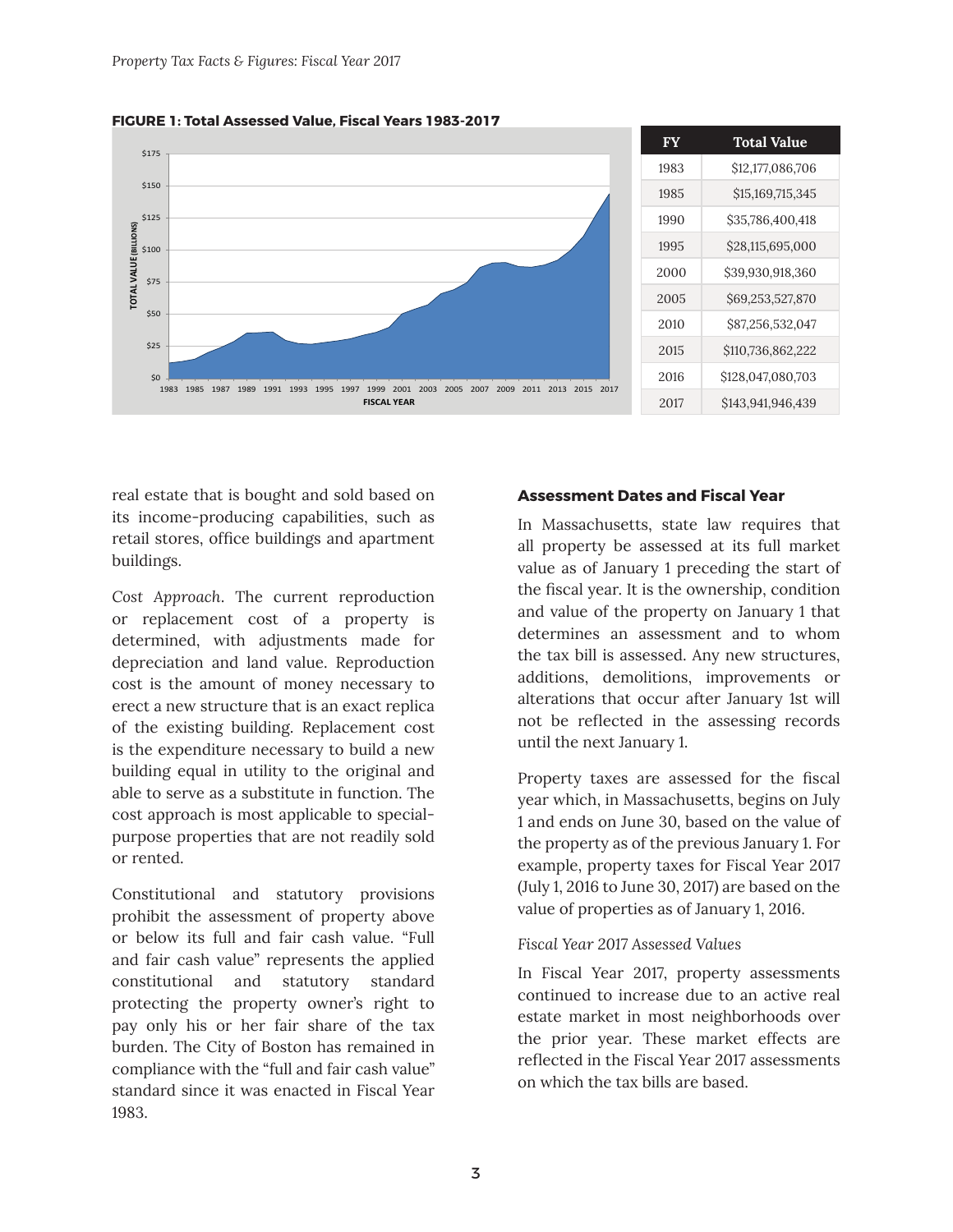The tax base - that is, total value of all taxable property assessed - increased from \$128.0 billion in Fiscal Year 2016 to \$143.9 billion in Fiscal Year 2017, an increase of \$15.9 billion or 12.4%. See Figure 1 for historic trends in the City of Boston's total assessed value, as well as Appendix A for assessed values by class for fiscal years 2011 to 2017.

# **Revaluation**

Chapter 40, Section 56 of the Massachusetts General Laws requires all cities and towns to conduct a revaluation every five (5) years. A recent change in state law moved the revaluation cycle from every three years to every five years, with most cities and towns making the transition to this new schedule in the coming years. The City conducted its most recent revaluation in Fiscal Year 2016. The next revaluation is scheduled to take place in Fiscal Year 2020 as the Massachusetts Department of Revenue ("DOR") begins to transition to the new cycle.

The DOR applies a rigorous certification process when a community revalues its property, requiring that assessments meet strict statistical tests to ensure that they accurately reflect the market and are applied consistently. In the years between revaluations, the City, pursuant to state law, must adjust property assessments consistent with real estate market trends.

# **Classifi cation**

In 1978, the citizens of the Commonwealth approved a constitutional amendment authorizing the Legislature to classify real property into as many as four (4) classes and to tax these classes differently. Assessors in Massachusetts must assign all property in the city or town according to its use: residential, open space, commercial, industrial, and personal. Each parcel must always be assessed at full and fair cash value. The City's composition of real and personal property is shown in Figure 2.

#### **FIGURE 2: Classes of Property, Fiscal Year 2017**



*Class One*: Residential. Includes all property containing one or more units used for human habitation. The class includes accessory land and buildings such as garages and sheds. Single-family homes are in this class, as are large apartment buildings. Hotels and motels are not included in this class. See Figure 3 for a breakdown of residential property by type.

*Class Two*: Open Space. Includes land maintained in an open or natural condition, which contributes significantly to the benefit and enjoyment of the public. Such land cannot be held for the production of income. The Open Space classification, which is a local option, is not used by the City of Boston.

*Class Three*: Commercial. Includes any property held for the purpose of conducting a business, such as office buildings, retail stores, etc.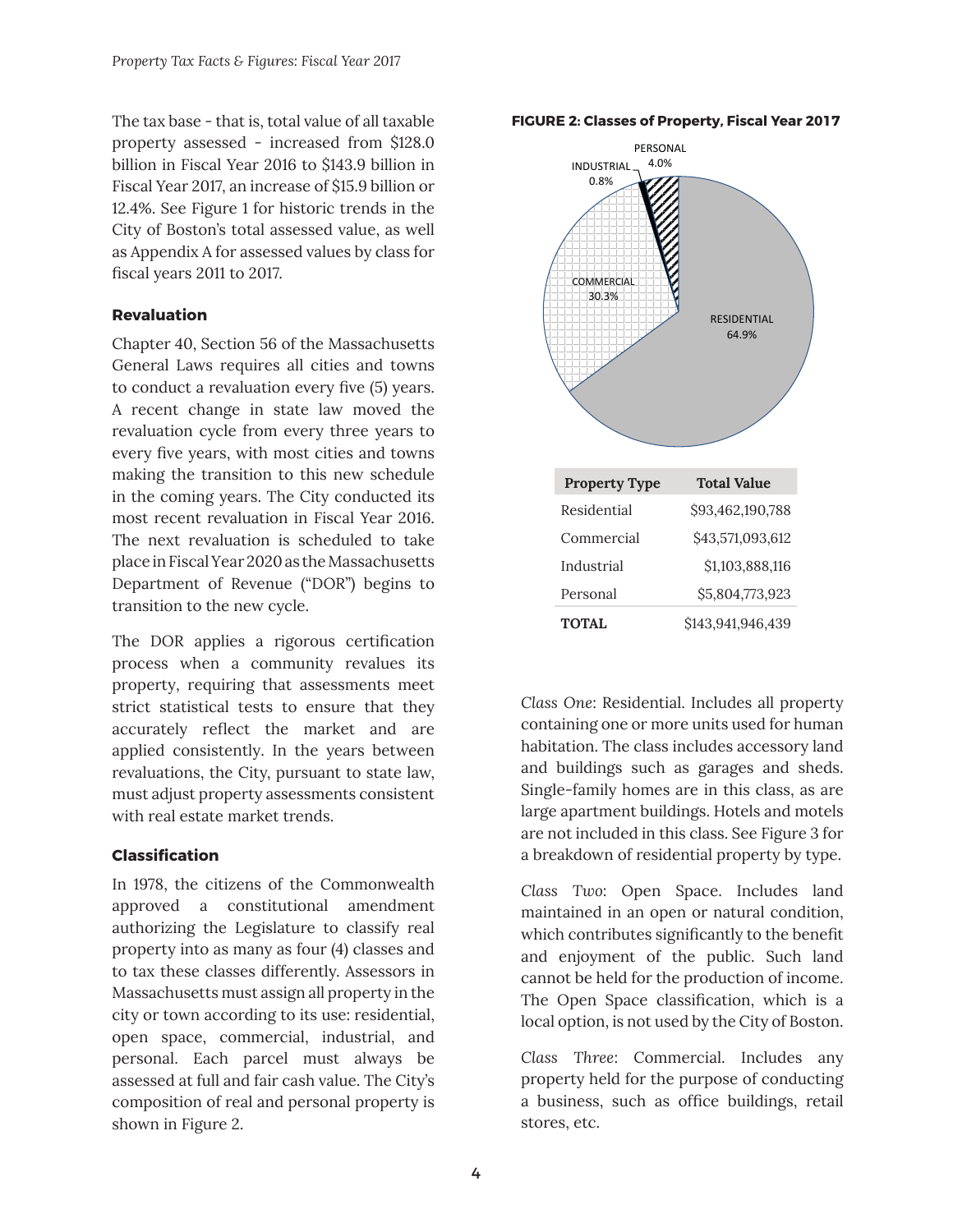

# **FIGURE 3: Residential Assessments, Fiscal Year 2017**

| <b>Type</b> | <b>Total Value</b> | Type        | <b>Total Value</b> |  |  |
|-------------|--------------------|-------------|--------------------|--|--|
| 1-Family    | \$16,356,899,505   | Condominium | \$36,517,528,963   |  |  |
| 2-Family    | \$10,148,833,723   | Multi-Fam.  | \$11,399,661,456   |  |  |
| 3-Family    | \$8,955,706,270    | Other       | \$10,083,560,871   |  |  |

*Class Four*: Industrial. Includes any property involved in manufacturing, processing or extraction. It includes utility real property used for storage and generation purposes.

*Personal Property*. Contains all taxable personal property of individuals, partnerships, associations, and certain corporations. A large portion of this class is owned by public utilities.

#### *Changes in Classifi cation Law*

Following the passage of the classification amendment, the Legislature established statutory limits on the discount available to residential property, as well as the maximum increase that could be placed on business properties. Under the original legislation, the tax rate for residential property could be discounted down to 65% of the non-classified tax rate (i.e., what the rate would be without classification), provided that this rate did not increase the tax rate for business properties to more than 150% of the non-classified rate.

Between 1983 and 1987, however, rapid appreciation in housing values increased the

residential share of the property tax burden. In Fiscal Year 1989, legislation approved by the state legislature revised the limits provided under the original classification act and enabled local officials to mitigate further tax shifts. With the exception of a short-term adjustment in the classification formula in the early 2000s, the formula has remained at these limits.

## *Impact of Classification*

Preferential tax treatment for residential property is not required by the Commonwealth. However, in Boston, the City Council, with the approval of the Mayor, has chosen to fully implement classification - a local option - thereby reducing the residential tax rate to the lowest level allowed by law. Without classification, residential taxpayers would see their property taxed at a much higher rate.

The Fiscal Year 2017 classified tax rate for residential property is \$10.59 per thousand of property value, while the classified tax rate for commercial, industrial, and personal property is \$25.37 per thousand of property value. Trends in classified tax rates for fiscal years 2011 to 2017 are displayed in Figure 4. See Appendix A for specific tax rates for fiscal years 2011 to 2017.

#### **FIGURE 4: Classified Tax Rates, Fiscal Years 2011-2017**

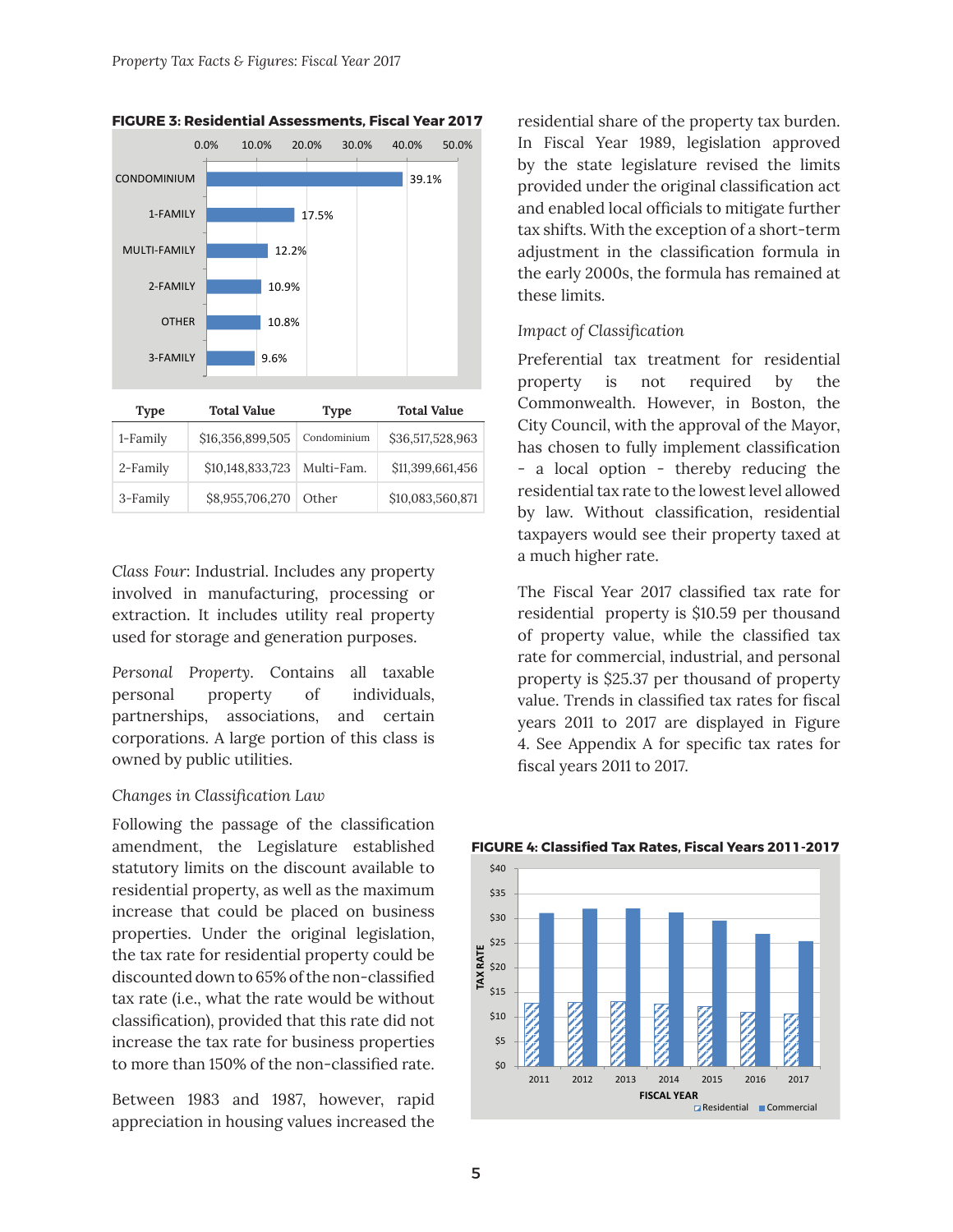

**FIGURE 5: Impact of Classification, Fiscal Year 2017** 

In Fiscal Year 2017, classification resulted in substantial savings for the City's residential taxpayers (Figure 5). On average, classification saved homeowners:

- \$2,089 on a single-family home;
- \$2,331 on a residential condominium;
- \$2,281 on a two-family home; and
- \$2,544 on a three-family home.

#### **Property Tax Levy**

The property tax levy is the amount a municipality raises through real and personal property taxes. In Boston, the property tax levy is the City's largest source of revenue. Each year, the amount to be raised must be determined in accordance with Proposition 2½. Please see the information below for more information about the property tax levy.

#### *Proposition 2½*

Proposition 2½, an initiative petition, was approved by the citizens of the Commonwealth in 1980. Its principal provisions relative to the property tax are to:

• Limit the property tax levy in a city or town to no more than 2.5% of the total fair cash value of all taxable real

and personal property.

- Limit the property tax levy to no more than a 2.5% increase over the prior year's levy limit, with certain provisions for new growth and construction. Taxpayers should note that the 2.5% limit applies to the entire levy, not to individual tax bills.
- Provide for local overrides of the levy limit and a local option to exclude certain debt from the limit. Since the inception of Proposition 2½, the City of Boston has not voted either to override the levy limitations or exclude any debt as allowed by Proposition 2½.

Under the provisions of Proposition 2½, the property tax may not exceed 2.5% of the value of all taxable property. In Fiscal Year 2016, the overall effective tax rate - taxes as a percent of value - was 1.45%. Overall effective tax rates for fiscal years 2011 to 2017 are shown in Figure 6. For more information about Proposition 2½, see Massachusetts General Laws Chapter 59, Section 21C.

#### *New Growth*

Proposition 2½ allows a community to increase its levy limit annually by an amount based upon the valuation of certain new construction and other growth in the tax base that is not the result of property

#### **FIGURE 6: Overall Effective Tax Rates, FYs 2011-2017**

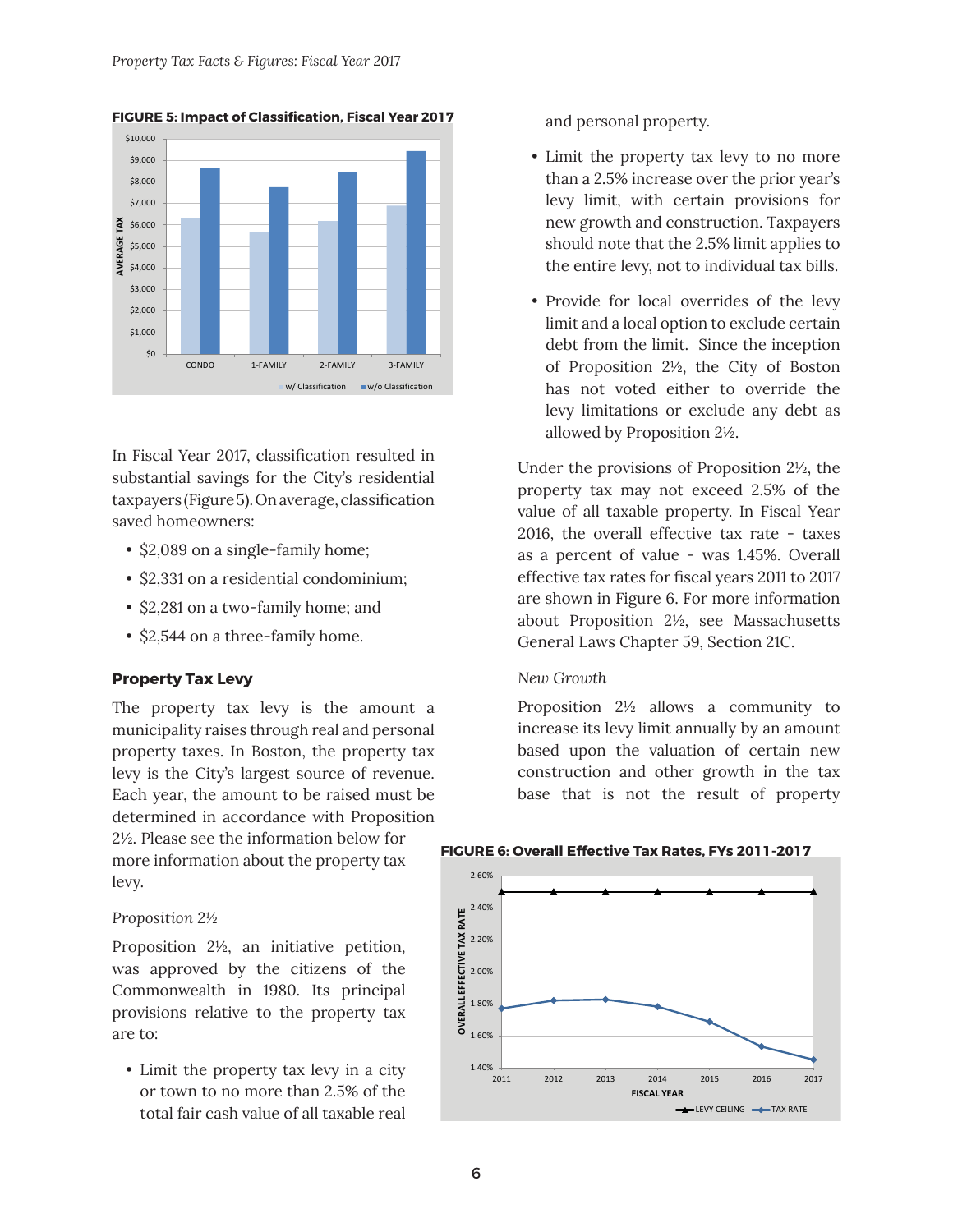



revaluation. The purpose of this provision is to recognize that new development results in additional municipal costs; for instance, the construction of a new housing development may result in increased school enrollment, public safety costs and so on.

This provision covers:

- New construction, additions, and alterations that result in increases in assessed valuation aside from revaluation effects;
- New personal property;
- Exempt property returned to the tax rolls; and
- Net increased valuation for subdivision parcels and condominium conversions.

New growth is calculated by multiplying the increase in the assessed valuation of a newly taxable property by the prior year's tax rate for the appropriate class of property.

#### *Fiscal Year 2017 Tax Levy*

The Fiscal Year 2017 tax levy is \$2.087 billion, an increase of \$125.2 million (6.4%) over last year. Historical tax levy information is displayed in Figure 7. Of the levy growth, \$75.5 million is the result of new construction and properties being added to the tax base, as well as amended growth from the prior year. The remaining \$49.1 million is the 2.5% increase allowed under the provision of Proposition 2½. The levy limit trend from fiscal years 2011 to 2017 is displayed in Figure 8. Specific Levy Limit data (Prior-Year Limit, 2.5% growth, and new growth amounts) is provided in Appendix B.

#### **Property Tax Bills**

The City of Boston adopted the provisions of Massachusetts law that allow cities and



**FIGURE 8: Tax Levy Limit, Fiscal Years 2011-2017**

<sup>\*</sup>New Growth includes amended growth from the prior fiscal year.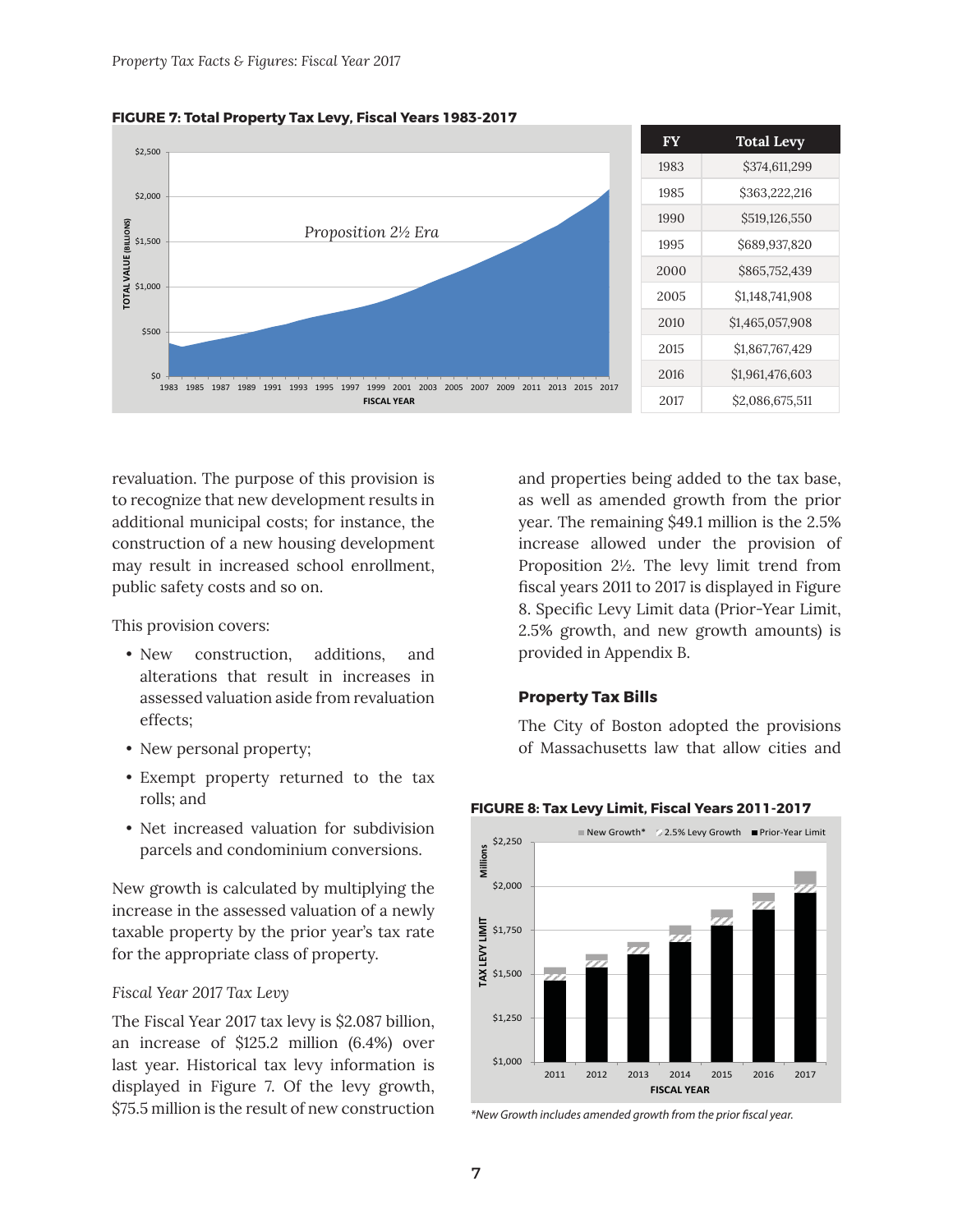

**FIGURE 9: Average Single-Family Tax Bill, Fiscal Years 2011-2017**

towns to issue tax bills on a *quarterly* basis. A preliminary payment is due August 1 (first quarter) and November 1 (second quarter) of each year. The amount is equal to fifty percent (50%) of the prior year's tax, divided into two equal payments. The preliminary tax is not an estimated tax bill for the new fiscal year; rather, as indicated on the tax bill, it is a preliminary amount based upon the prior year's tax.

The third quarter bill is issued in late December of each year and indicates the fair cash value assessment and tax rate for the fiscal year and the entire tax owed. Any exemption for which a taxpayer is eligible appears as a credit on this bill. The tax due, less the earlier preliminary payments and any exemption for which the taxpayer is eligible, is payable in two equal installments that are due on February 1 and May 1 of the tax year.

#### *Average Single-Family Tax Bill*

The average single-family tax bill decreased by \$299, from \$3,530 last year to \$3,231 in Fiscal Year 2017 for taxpayers receiving the residential exemption. A comparison of average single-family tax bill amounts for fiscal years 2011 to 2017 is provided in Figure 9. Residential taxes in Boston remain extremely competitive compared to neighboring cities and towns (see Appendix C). The average residential tax bill in Boston is 40.6% below last year's statewide average of \$5,438 (*source: Massachusetts Department of Revenue*).

#### **Property Tax Relief**

The City of Boston offers a number of property tax relief programs for qualified homeowners. These programs include the residential exemption, personal exemptions, and tax deferrals. Information on these programs appears below, and can also be found at www.boston.gov/assessing.

#### *Residential Exemption*

The residential exemption is a reduction in real estate taxes for those homeowners who occupy their property as the principal residence. Per Massachusetts General Laws Chapter 59, Section 5C, the residential exemption is a local option that must be adopted by "the board of selectmen or mayor, with the approval of the city council, as the case may be." According to the recently amended statute, the limit on the exemption



#### **FIGURE 10: Residential Exemption, Fiscal Years 2011-2017**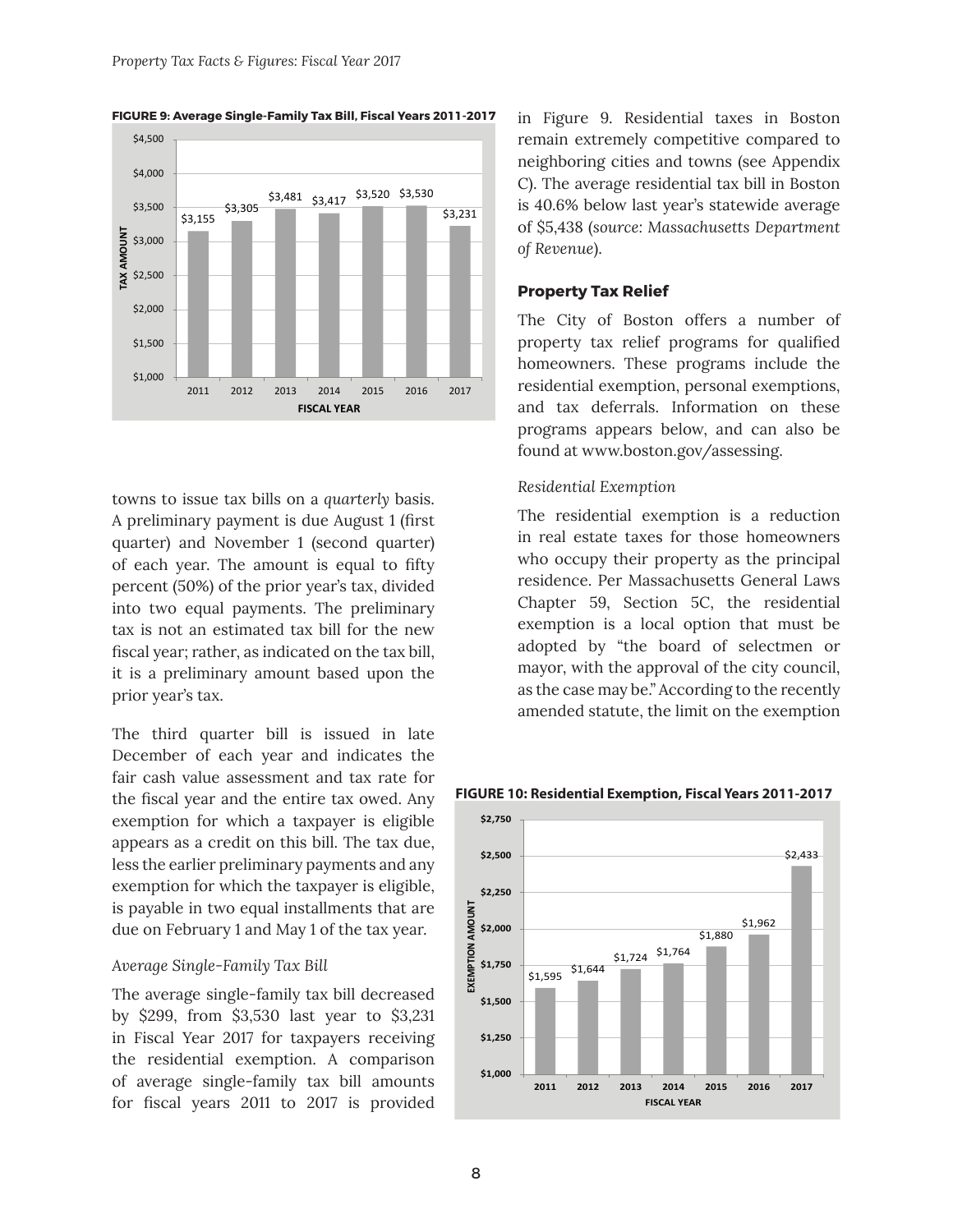was raised from 30% to 35% of the average assessed value of all residential property for Boston.

This year, the City Council, with the approval of the Mayor, once again chose the maximum exemption allowed by law. Aided by the increase in the exemption to 35%, the Fiscal Year 2017 residential exemption amount increased by \$471 over last year's amount, from \$1,961.58 to \$2,432.91. The residential exemption amount was equivalent to a property value reduction of \$229,737. See Figure 10 for residential exemption amounts for fiscal years 2011 to 2017.

To qualify, homeowners must own and occupy their property as the principal residence as of January 1 preceding the tax year. For Fiscal Year 2017, homeowners must have owned and occupied their property as the principal residence on January 1, 2016. The filing deadline for Fiscal Year 2017 is April 3, 2017.

# *Personal Exemptions*

A personal exemption releases a taxpayer from an obligation to pay all or a portion of the taxes assessed on a parcel of property, based on specific conditions. The City of Boston extends the maximum benefit allowed by law to those who qualify for the exemptions shown in Table 1 under Chapter 59, Section 5 of the Massachusetts General Laws.

Some notable personal exemption program information is described below:

*National Guard Exemption*. In 2011, the City of Boston implemented a new personal exemption program to offer tax relief to those homeowners that served overseas during the fiscal year as members of the National Guard or Military Reserve. Qualified applicants will be eligible for a 100% reduction in real estate taxes for the given year. Last year, the Boston City Council extended the National Guard

## **TABLE 1: Personal Exemptions**

| Clause        | Program                                                                                      |
|---------------|----------------------------------------------------------------------------------------------|
| 17D           | Surviving Spouse; Minor Child of a<br>Deceased Parent; Elderly Persons<br>over the Age of 70 |
| 18            | Hardship exemption                                                                           |
| $22 -$<br>22E | Qualified Veteran homeowner<br>with a service-connected disability<br>during the time of war |
| 37A           | Homeowners who are legally blind                                                             |
| 41C           | Elderly homeowner over the age<br>of 65 who meets certain financial<br>requirements          |
| 42            | Surviving Spouse of a Firefighter or<br>Police Officer killed in the line of<br>duty         |
| 43            | Minor Child of a Firefighter or<br>Police Officer killed in the line of<br>duty              |
| 56            | National Guard exemption                                                                     |

# **TABLE 2: Tax Deferral Programs**

| <b>Clause</b>                        | Program                                                                                                                                      |
|--------------------------------------|----------------------------------------------------------------------------------------------------------------------------------------------|
| 18A                                  | Tax Deferral for hardship caused by<br>a change in active military status                                                                    |
| 41A                                  | Tax Deferral for persons over the<br>age of 65                                                                                               |
| Ch. 375<br>of the<br>Acts of<br>2016 | Tax Deferral for long-term<br>homeowners (55+) with a net tax<br>liability that is at least 10% greater<br>than the prior year net liability |

exemption program for an additional period of two years.

*Elderly Exemption (41C)*. In 2010, the City Council increased the exemption amount for the 41C Elderly Exemption from \$500 to \$750 to provide additional relief to qualifying seniors. Similarly, the City adopted the local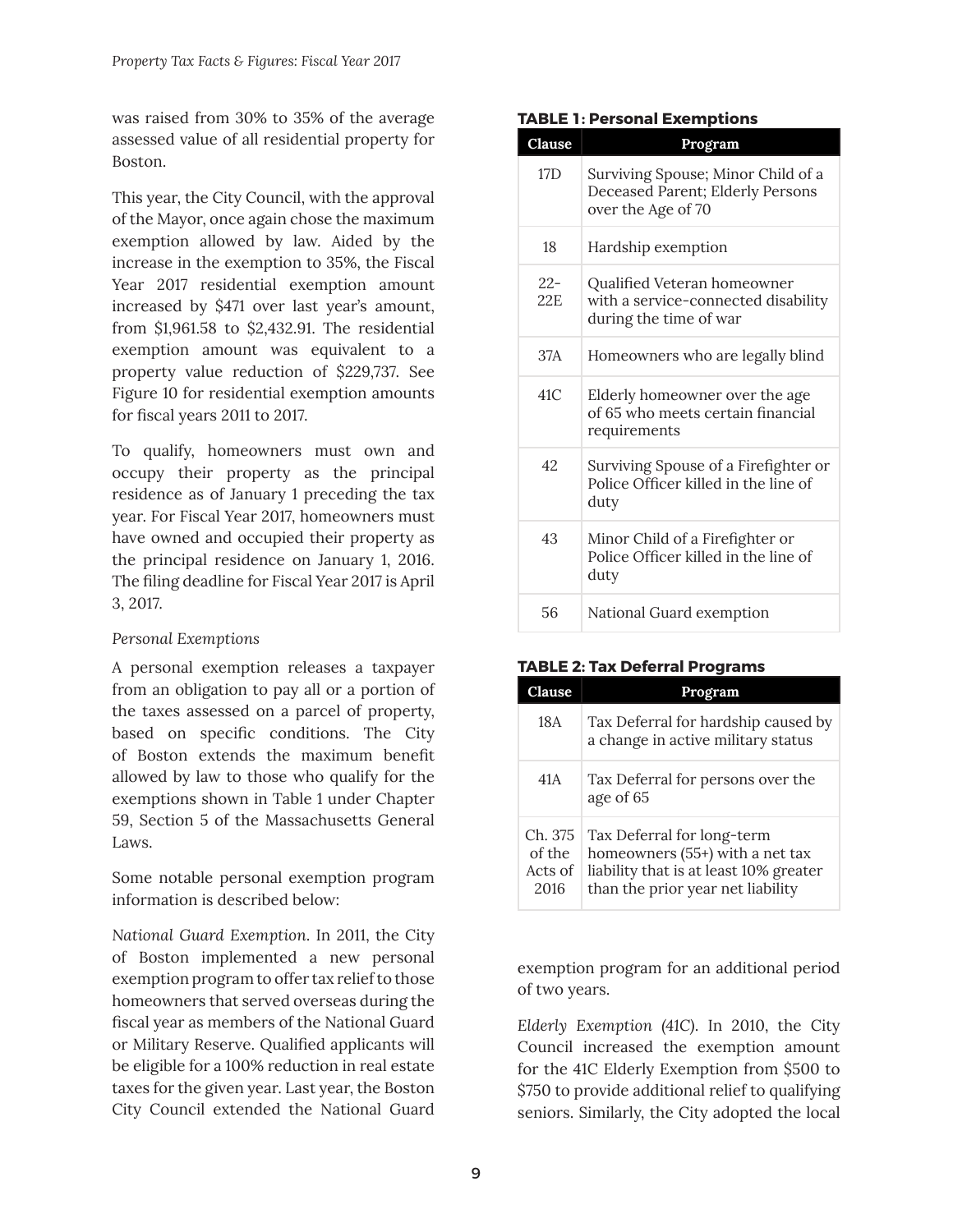option amendment to the 41C to both reduce the eligibility age (from 70+ to 65+) and increase the income and asset limits in 2004.

*The "Boston Bill."* Under the "Boston Bill", Chapter 73 of the Acts of 1986, taxpayers who are eligible for certain personal exemptions may receive additional relief that can further reduce their tax bill. Recipients of the Elderly Exemption (41C), Blind Exemption (37A), Veterans Exemption (22-22E) or Surviving Spouse, Minor Child of Deceased Parent, Elderly Exemption (17D) may qualify for additional tax relief in an amount up to the amount of relief afforded by the specific personal exemption. For instance, a taxpayer who is eligible for the 41C Elderly Exemption and who will receive a reduction in their tax liability of \$750 may receive additional relief of up to \$750. Additional relief is not granted in cases where the relief amount reduces the tax bill to a level below the prior year's tax bill. No exemption may lower the taxable value of the property below 10% of the assessed value.

The Fiscal Year 2017 filing deadline for all personal exemptions is April 3, 2017. For more personal exemption information, please visit www.boston.gov/assessing.

# *Tax Deferral Programs*

Taxpayers may consider participation in a tax deferral program if they are having difficulty affording their tax liability (Table 2). The City of Boston offers a few tax deferral programs to qualified applicants:

The *41A Tax Deferral* for seniors over the age of 65 allows qualified applicants to defer their real estate taxes until the taxes due, including accrued interest at a rate of 4%, equals 50% of the then assessed value of the property. The deferred taxes plus interest must be repaid when the property is sold or transferred, upon the death of the owner, or upon the death of a surviving spouse if he/ she entered into a new deferral agreement with the City.

In 2009, the City of Boston adopted a local option to increase the income limit for the 41A Tax Deferral from \$40,000 to \$49,000. In future years, the income limit is subject to change based on cost-of-living factors as determined by the state's Department of Revenue. In Fiscal Year 2017, the income limit was \$57,000.

The *18A Tax Deferral* allows taxpayers who are experiencing financial hardship as a result of a change to active military status to defer their taxes for no more than 3 fiscal years. The applicable rate of interest is 8% while a Tax Deferral & Recovery Agreement is in place and 14% once the Agreement is terminated.

The *Long Term Homeowner Tax Deferral* is a new deferral program in Fiscal Year 2017 for those long-tenured homeowners ages 55 and over whose net real estate tax liability (i.e. gross tax reduced by residential exemption and/or personal exemption) increased by 10% or more over the prior year net real estate tax liability. Similar to the 41A Tax Deferral, the taxes may be deferred until the deferred taxes plus interest equal 50% of the then assessed value of the subject property. The repayment conditions and the income limit are the same as in the 41A Tax Deferral.

The Fiscal Year 2017 filing deadline for the tax deferrals is April 3, 2017.

# **Data Resources**

Data on all Boston properties is available on the Assessing Department website via Data Boston under Where to Start by visiting www. boston.gov/assessing. For parcel-specific data and parcel maps, you may visit Assessing Online on the Assessing Department website where you can search for parcels using owner name, property address, or parcel identification number (PID).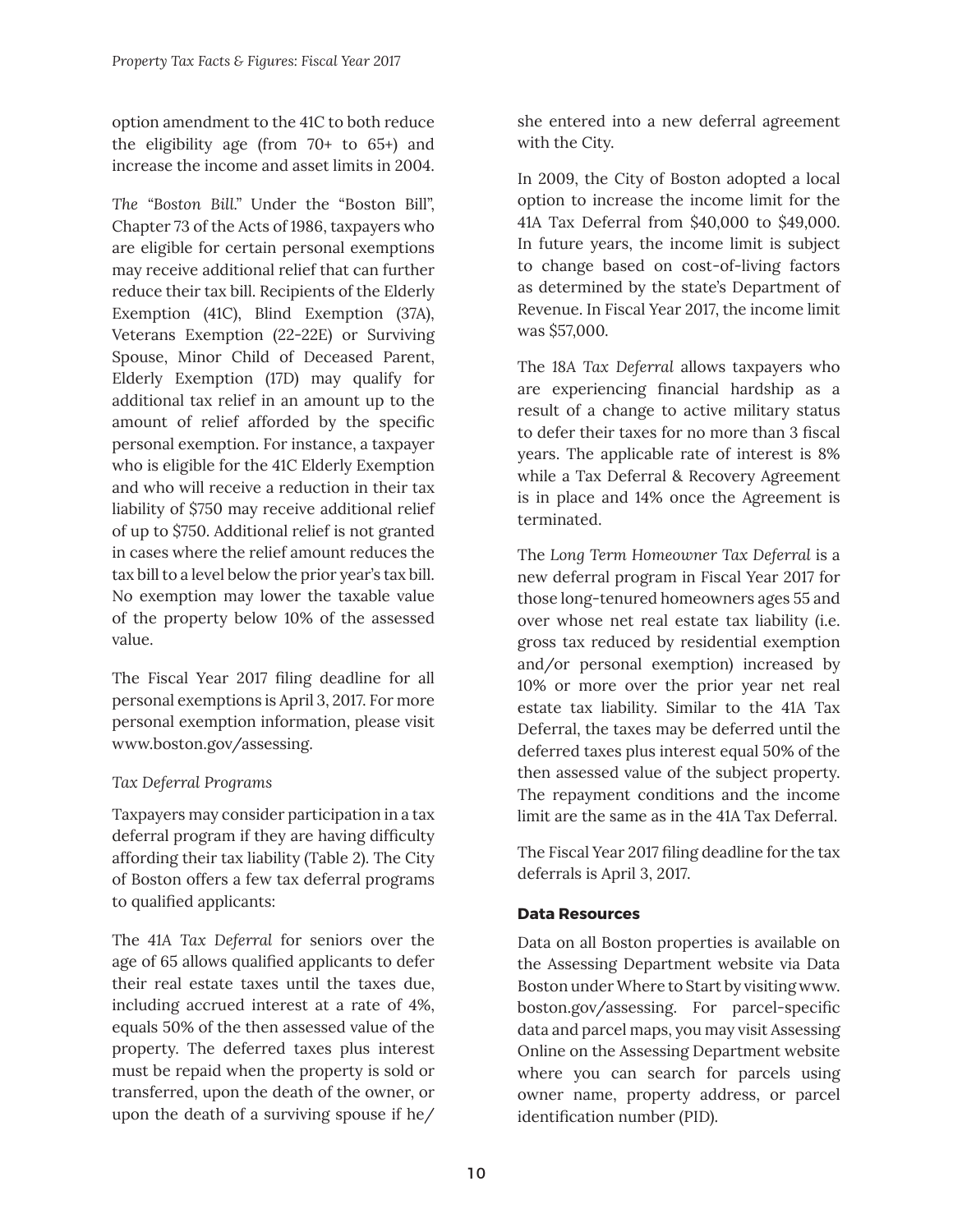# **PROPERTY TAX RECAP**

*Fiscal Years 2011-2017*

|             | <b>CLASS</b>                                        | <b>TOTAL VALUE</b> | <b>VALUE</b><br>PERCENT | TOTAL LEVY      | <b>LEVY</b><br><b>PERCENT</b> | <b>TAX</b><br>RATE | RESIDENTIAL<br><b>EXEMPTION</b> |
|-------------|-----------------------------------------------------|--------------------|-------------------------|-----------------|-------------------------------|--------------------|---------------------------------|
| <b>FY17</b> | <b>RESIDENTIAL</b>                                  | \$93,462,190,788   | 64.9%                   | \$806,004,110   | 38.6%                         | \$10.59            | \$2,432.91                      |
|             | COMMERCIAL                                          | 43,571,093,612     | 30.3%                   | 1,105,398,645   | 53.0%                         | 25.37              |                                 |
|             | <b>INDUSTRIAL</b>                                   | 1,103,888,116      | 0.8%                    | 28,005,642      | 1.3%                          | 25.37              |                                 |
|             | PERSONAL                                            | 5,804,773,923      | 4.0%                    | 147,267,114     | 7.1%                          | 25.37              |                                 |
|             | <b>TOTAL</b>                                        | \$2,086,675,511    |                         |                 |                               |                    |                                 |
| <b>FY16</b> | <b>RESIDENTIAL</b>                                  | \$83,719,422,425   | 65.4%                   | \$773,052,085   | 39.4%                         | \$11.00            | \$1,961.58                      |
|             | <b>COMMERCIAL</b>                                   | 38,031,832,832     | 29.7%                   | 1,019,633,438   | 52.0%                         | 26.81              |                                 |
|             | <b>INDUSTRIAL</b>                                   | 908,352,119        | 0.7%                    | 24,352,920      | 1.2%                          | 26.81              |                                 |
|             | PERSONAL                                            | 5,387,473,327      | 4.2%                    | 144,438,160     | 7.4%                          | 26.81              |                                 |
|             | <b>TOTAL</b>                                        | \$128,047,080,703  |                         | \$1,961,476,603 |                               |                    |                                 |
| FY15        | <b>RESIDENTIAL</b>                                  | \$72,346,068,366   | 65.3%                   | \$734,471,194   | 39.3%                         | \$12.11            | \$1,879.53                      |
|             | COMMERCIAL                                          | 32,451,521,456     | 29.3%                   | 957,968,913     | 51.3%                         | 29.52              |                                 |
|             | <b>INDUSTRIAL</b>                                   | 785,061,568        | 0.7%                    | 23,175,017      | 1.2%                          | 29.52              |                                 |
|             | PERSONAL                                            | 5,154,210,832      | 4.7%                    | 152, 152, 304   | 8.1%                          | 29.52              |                                 |
|             | <b>TOTAL</b>                                        | \$110,736,862,222  |                         | \$1,867,767,429 |                               |                    |                                 |
| <b>FY14</b> | <b>RESIDENTIAL</b>                                  | \$64,541,402,530   | 64.6%                   | \$678,415,075   | 38.1%                         | \$12.58            | \$1,763.84                      |
|             | COMMERCIAL                                          | 29,631,862,869     | 29.7%                   | 923,921,484     | 51.9%                         | 31.18              |                                 |
|             | <b>INDUSTRIAL</b>                                   | 707,563,713        | 0.7%                    | 22,061,837      | 1.2%                          | 31.18              |                                 |
|             | PERSONAL                                            | 4,951,983,447      | 5.0%                    | 154,402,844     | 8.7%                          | 31.18              |                                 |
|             | \$99,832,812,559<br>\$1,778,801,240<br><b>TOTAL</b> |                    |                         |                 |                               |                    |                                 |
| <b>FY13</b> | <b>RESIDENTIAL</b>                                  | \$60,147,396,114   | 65.2%                   | \$659,303,136   | 39.2%                         | \$13.14            | \$1,724.47                      |
|             | COMMERCIAL                                          | 26,762,023,122     | 29.0%                   | 855,314,259     | 50.8%                         | 31.96              |                                 |
|             | <b>INDUSTRIAL</b>                                   | 707,703,032        | 0.8%                    | 22,618,189      | 1.3%                          | 31.96              |                                 |
|             | PERSONAL                                            | 4,582,149,430      | 5.0%                    | 146,445,496     | 8.7%                          | 31.96              |                                 |
|             | <b>TOTAL</b>                                        | \$92,199,271,698   |                         | \$1,683,681,079 |                               |                    |                                 |
| <b>FY12</b> | RESIDENTIAL                                         | \$57,517,785,218   | 65.0%                   | \$625,063,442   | 38.7%                         | \$13.04            | \$1,644.28                      |
|             | COMMERCIAL                                          | 25,790,869,236     | 29.1%                   | 823,244,546     | 51.0%                         | 31.92              |                                 |
|             | <b>INDUSTRIAL</b>                                   | 675,290,093        | 0.8%                    | 21,555,260      | 1.3%                          | 31.92              |                                 |
|             | PERSONAL                                            | 4,516,465,740      | 5.1%                    | 144, 165, 586   | 8.9%                          | 31.92              |                                 |
|             | \$88,500,410,287<br>\$1,614,028,834<br><b>TOTAL</b> |                    |                         |                 |                               |                    |                                 |
| <b>FY11</b> | RESIDENTIAL                                         | \$56,563,231,063   | 65.2%                   | \$601,112,424   | 39.0%                         | \$12.79            | \$1,594.85                      |
|             | COMMERCIAL                                          | 25, 171, 149, 717  | 29.0%                   | 781,312,487     | 50.7%                         | 31.04              |                                 |
|             | <b>INDUSTRIAL</b>                                   | 679,520,552        | 0.8%                    | 21,092,318      | 1.4%                          | 31.04              |                                 |
|             | PERSONAL                                            | 4,386,681,530      | $5.1\%$                 | 136, 162, 595   | 8.8%                          | 31.04              |                                 |
|             | <b>TOTAL</b>                                        | \$86,800,582,862   |                         | \$1,539,679,824 |                               |                    |                                 |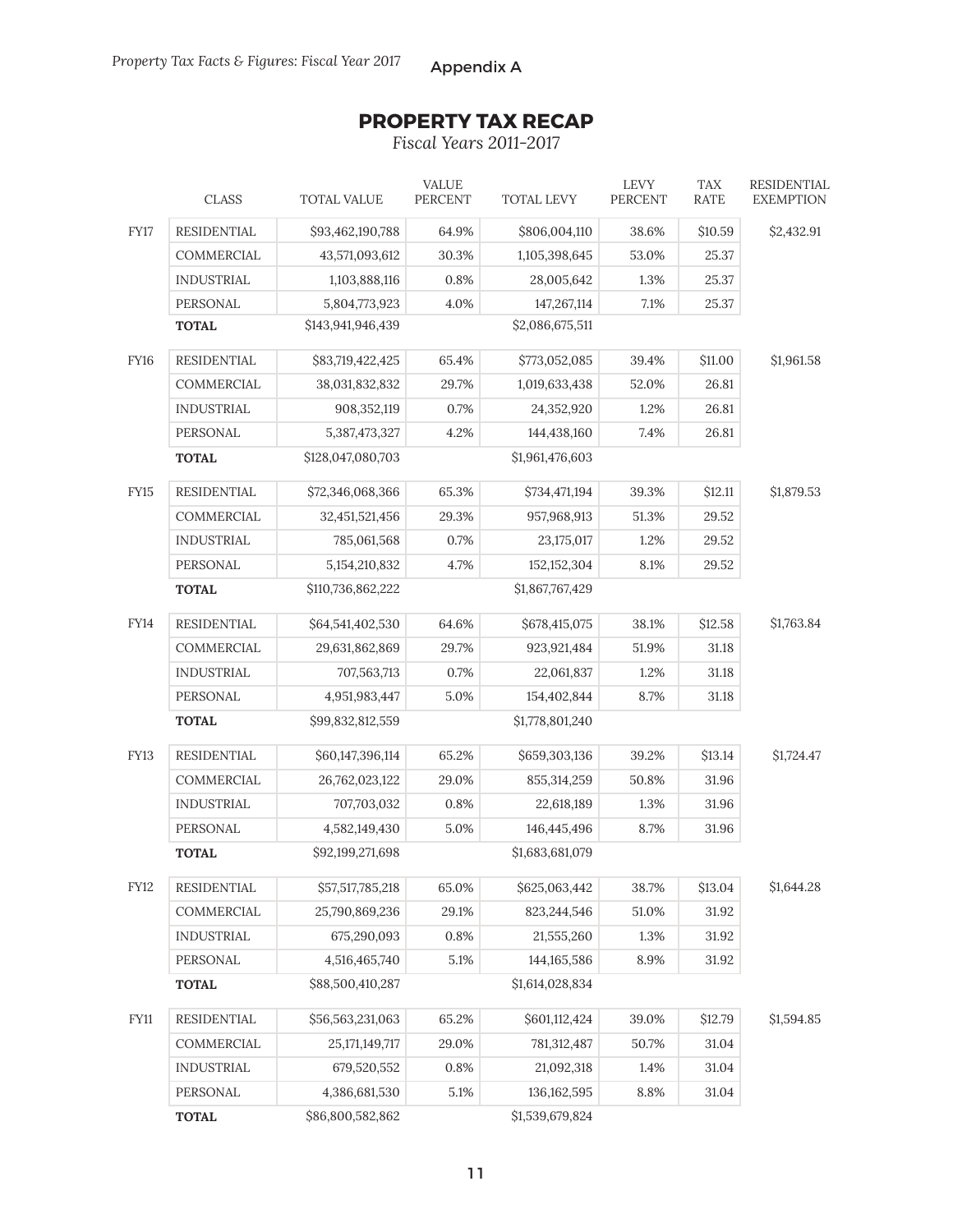# **Tax Levy Limit (\$ millions)**

*Fiscal Years 2011-2017*

|                              | <b>FY11</b> | <b>FY12</b> | <b>FY13</b> | <b>FY14</b> | <b>FY15</b> | <b>FY16</b> | <b>FY17</b> |
|------------------------------|-------------|-------------|-------------|-------------|-------------|-------------|-------------|
| Prior-Year Limit             | \$1,465.2   | \$1,539.7   | \$1,614.7   | \$1,683.8   | \$1,779.0   | \$1,868.0   | \$1,962.3   |
| $2\frac{1}{2}\%$ Levy Growth | 36.6        | 38.5        | 40.4        | 42.1        | 44.5        | 46.7        | 49.1        |
| New Growth*                  | 37.8        | 36.5        | 28.7        | 53.1        | 44.5        | 47.6        | 75.5        |
| <b>TOTAL</b>                 | \$1,539.7   | \$1,614.7   | \$1,683.8   | \$1,779.0   | \$1,868.0   | \$1,962.3   | \$2,086.8   |

*\*New Growth includes amended growth from the prior fi scal year.*